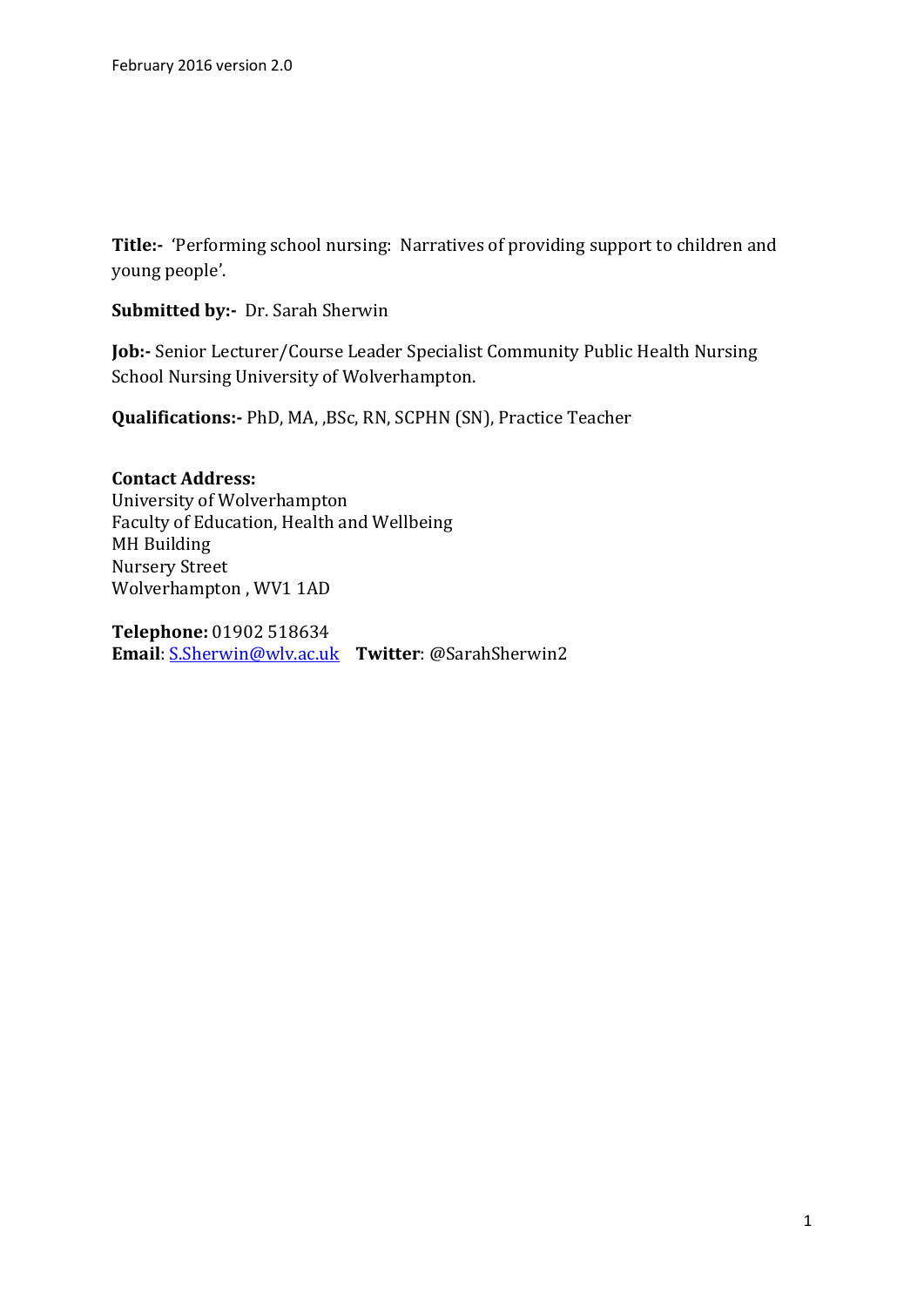## **Abstract**

Child and adolescent mental health is an important public health issue within the UK. Providing support to young people, to help them cope with everyday life, is a key aspect of the school nurse's role. Yet there is a paucity of published research within the UK and internationally about how this support is provided.

Using a narrative inquiry approach this study set out to address the following research question, '*How do school nurses provide support to young people*?' Stories were gathered from eleven school nurses to explore their experiences of providing support to young people using purposive sampling. Poetic re-presentations were used to tell the stories of individual school nurses; an approach seen to be a novel in school nursing research. Spatiality theory was used as a framework to explore different spaces used when providing support to young people.

This study extends the school nursing current literature about what it means to provide support. The importance of regular support and building trusting relationships is identified. Yet challenges exist in terms of the amount of emotional investment required by the nurses, as well as a lack of workforce capacity and organisational demands.

**Key words:** School Nurses, Support, Young people, Narrative Inquiry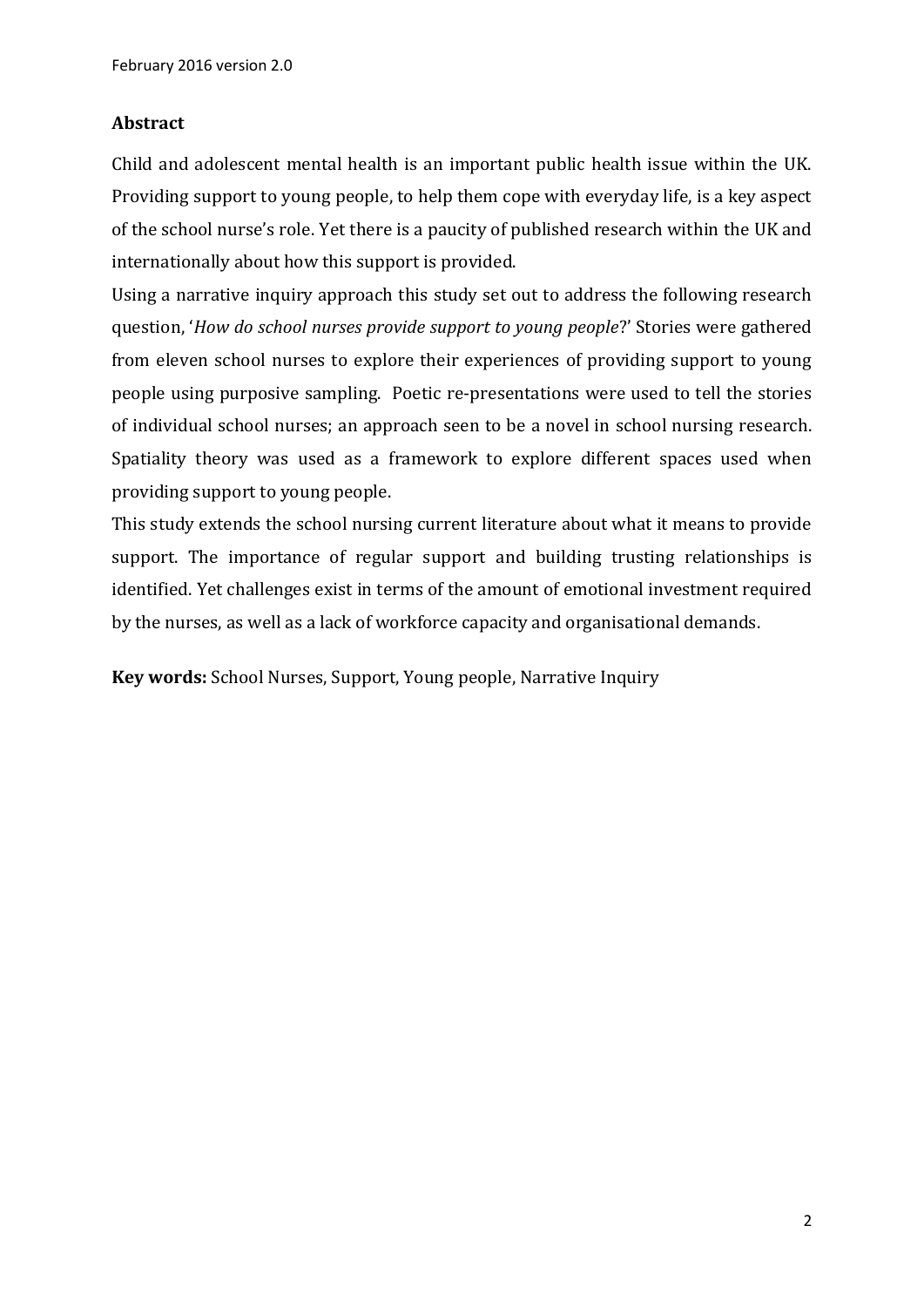#### **Introduction**

Many children and young people require support for a variety of reasons as they attempt to deal with particularly difficult situations such as peer pressure, parental expectations, family conflict, bullying, low self-esteem, depression abuse, sexual exploitation, (The Children's Society, 2014). Within the United Kingdom one in ten school age children and young people will experience a mental health problem (The Children's Society, 2014). Indeed it has been identified that half of those who have a lifetime mental health problem will have exhibited symptoms before the age of 14 years (DH, 2011). Palfrey et al (2005 p.1121) suggest that mental health and emotional issues within young people have now become so prevalent, that they can be described as the "new millennial morbidity".

School nurses play a vital and important role in providing emotional support to school age children and young people to help reduce the development of potential mental health issues (DH/ DCSF, 2009; DH, 2012). They are often the people to whom young people choose to disclose a wide range of issues to and can facilitate improvements in young people's physical health and psychological wellbeing as well as helping to ensure that as far as possible they are safe (HM Government, 2013).

#### **Literature review**

A review of the literature both national and international established that school nurses can and do provide emotional support to young people (Chase et al, 2010; Haddad et al, 2010; Kendal et al*,* 2011; Membridge et al, 2015). However, much of the literature focuses on 'what' school nurses do and there is a significant gap about 'what it means' to provide support. Little attempt has been made to gain a more nuanced insight into school nurses' everyday experiences at grass roots level, and issues relating to a crisis of identity and a lack of freedom within the role have been identified. Therefore a more focused attempt to capture the dynamism and vitality of their practice; to offer a detailed and contextualised understanding of their everyday experiences, and provide a more authentic and robust evidence base to influence and enhance future practice was needed.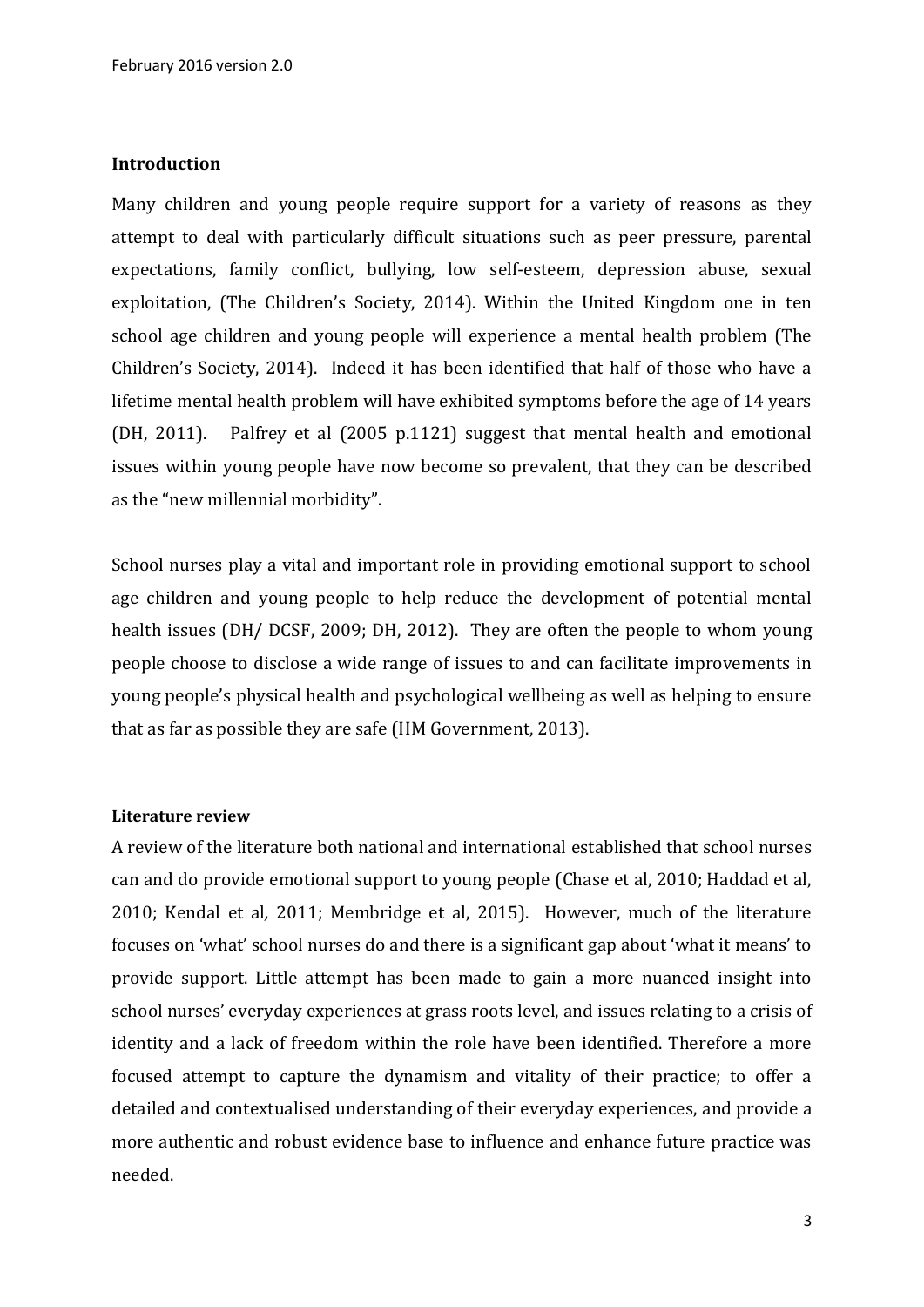### **Methodology**

This study employed narrative inquiry which focuses on the way in which humans beings make sense of their subjective reality and then attach meaning (Holloway and Wheeler, 2002). Narrative inquiry is a flexible methodology that contextualises nursing practice to make sense of experience, facilitate learning and creates opportunities to illuminate the way ahead (McCance et al, 2001).

The overall aim of this research study was to contribute towards a more insightful and meaningful understanding of how school nurses provide support in the context of their everyday practice. Therefore the following research questions were formulated:-

- *1. What stories do school nurses have to tell about providing support to children and young people?*
- *2. What insights do their stories reveal into how they perform school nursing?*
- *3. How can these stories connect with the school nursing community?*
- *4. What work do the stories do in terms of enhancing and developing practice?*

The study centred on gathering stories from specialist community public health school nurses working for two NHS Trusts. Within qualitative research the focus is on a richer and deeper exploration of a small number of cases in a specific context, as the purpose is not to generalise but to address the research question (Bold, 2012). Purposive sampling was used to identify school nurses with the necessary knowledge and experience of providing support to young people (Bryman, 2008). All qualified school nurses within the two Trusts were invited to participate. The first 12 to volunteer were included in the study. Data was gathered using unstructured interviews and these were then transcribed verbatim.

### **Ethics**

Ethical approval was sought and granted from the University of Wolverhampton Ethics Committee and from the Research and Development Units of two NHS Trusts. Permission to interview the school nurses was also gained from line managers and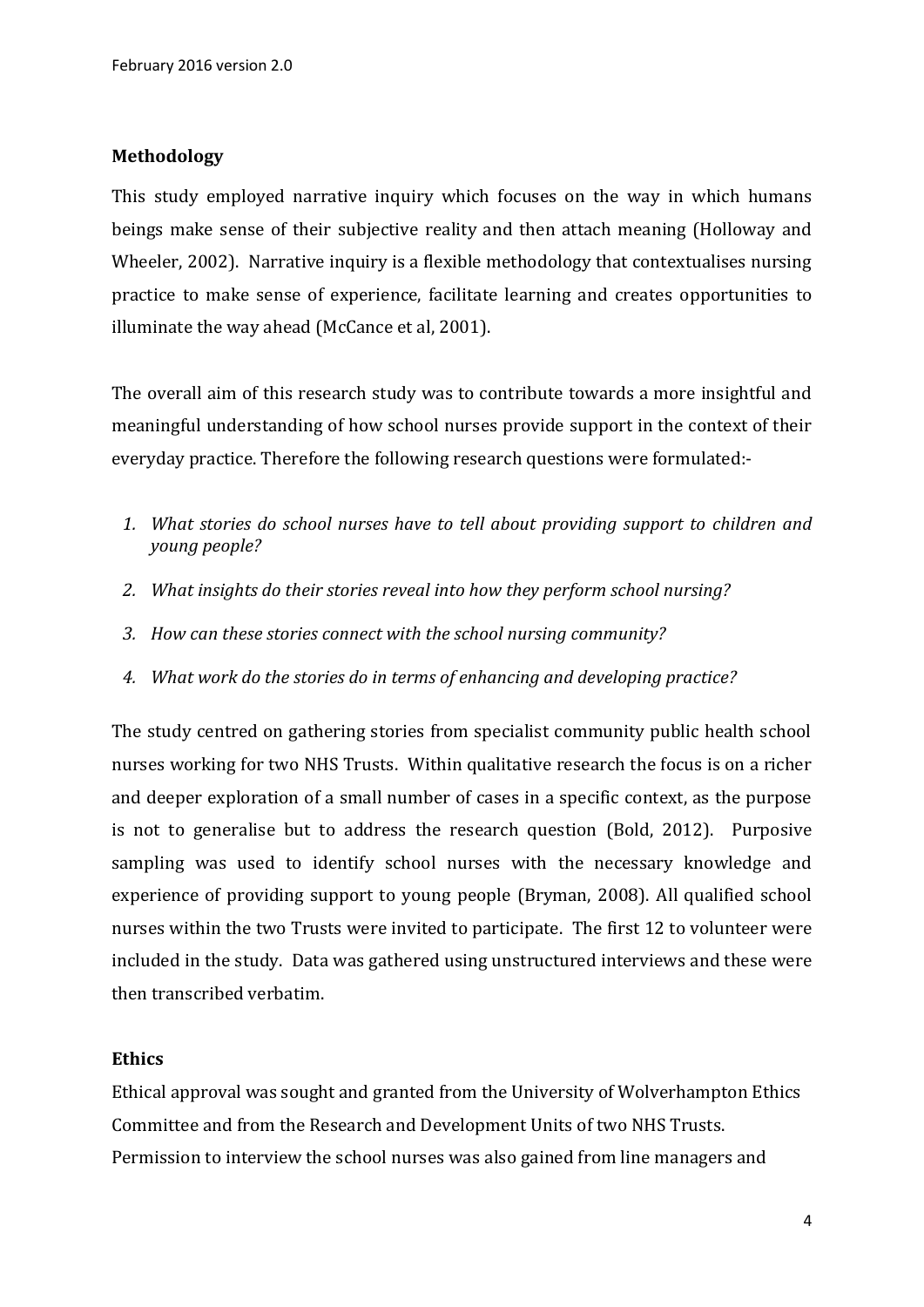informed consent was obtained. The school nurses were able to withdraw at any time and their names changed to ensure anonymity.

# **Analysis**

A data analysis model (Savin-Baden's Model, 2004) was adapted and revised to deconstruct, reconstruct and interpret the stories (see Figure 1). Its interactionistinterpretivist nature encourages analysis within two phases; analysis of the individual stories and then identifying key themes across all of the stories as a collective whole.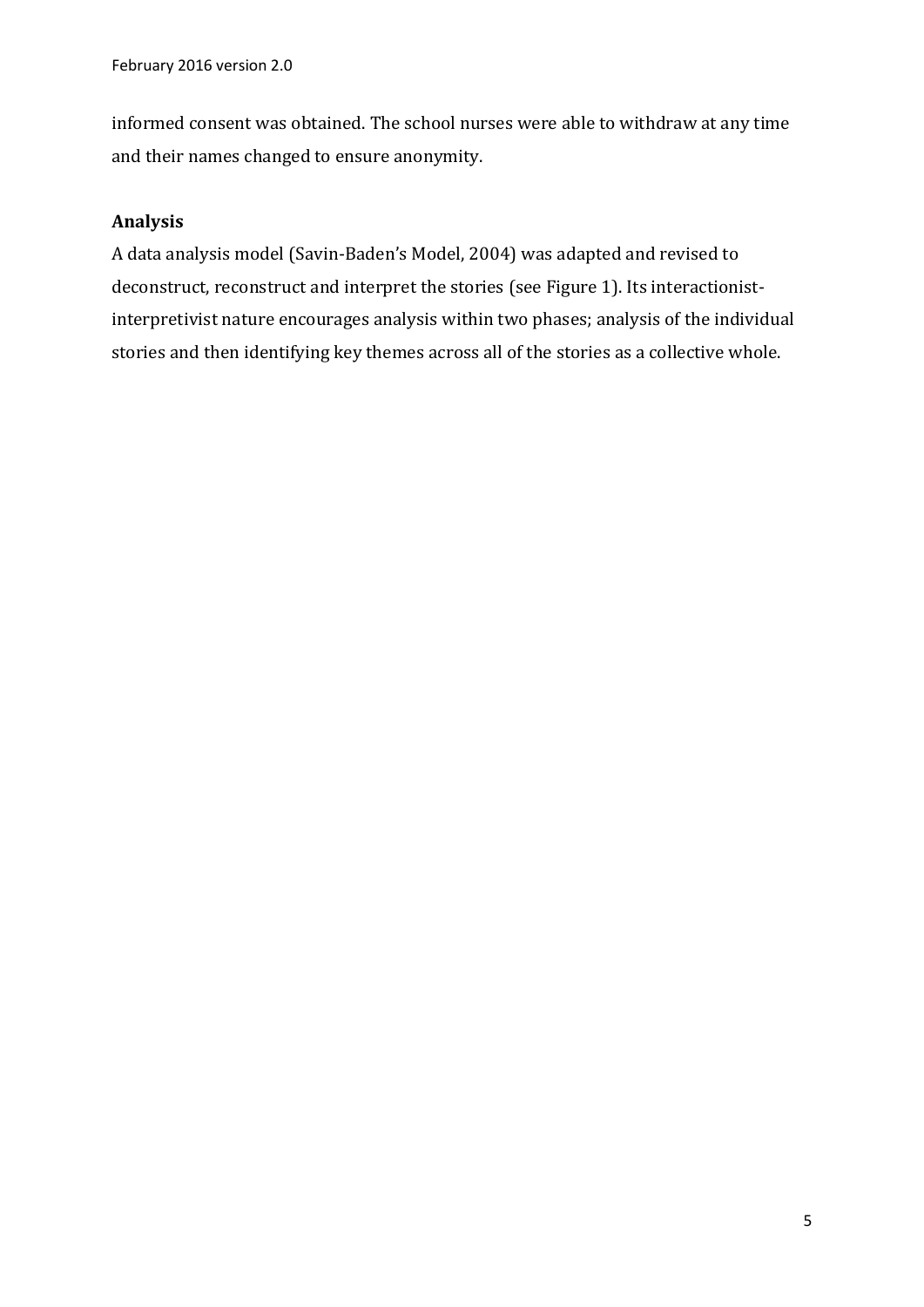

(Re)presenting the collective school nurse through overarching themes

# **Figure 1: Data analysis model for interpreting stories (Adapted from Savin-Baden, 2004)**

Phase 1 of the model requires dialogic interpretation by engaging with the content of the story, including **how the story was told,** and finding the dramatic heart of the story to find out **what holds this particular story together.** Following this is a **biographical rewriting of the story** but the challenge was to present each narrative event in an evocative and memorable way (Richardson and St. Pierre, 2005) using poetic re-presentations. Using poetry can help to gain a deeper understanding of clinical situations to enhance client care (Raingruber, 2004).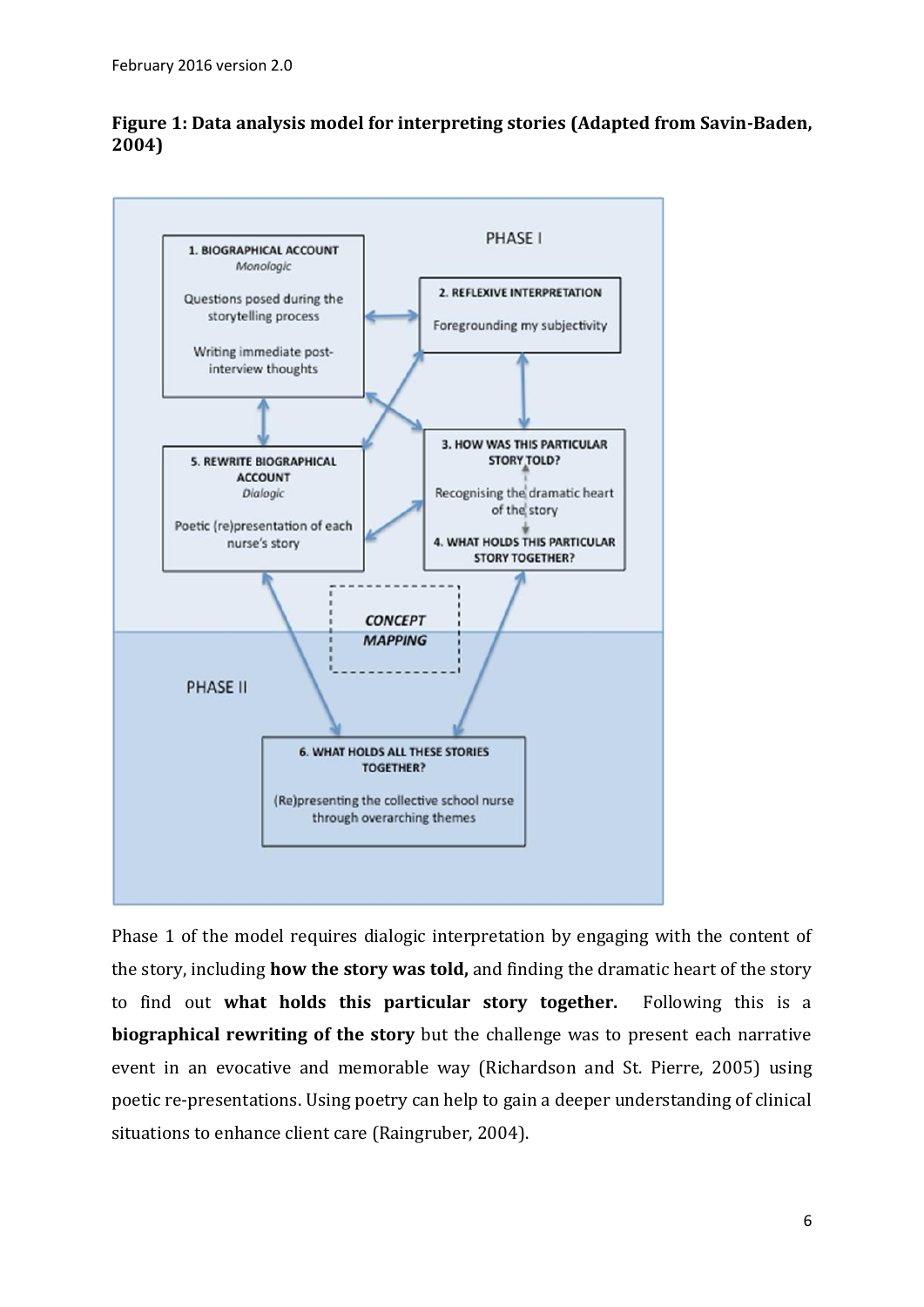For each interview a poem was constructed using the actual words of the school nurse. This provided an overall picture of the interview as opposed to quotes being selected by the researcher, and also allows for the individual's voice to be heard. Two of the poems can be seen in Boxes 1 and 2

#### **Box 1:** *Susan's Story Please give us more*

| I run a drop in clinic in school<br>It's brilliant |
|----------------------------------------------------|
| I am getting to know the young people              |
| But lunchtime is not long enough                   |
| It's about building relationships                  |
| Asking "Are you ok?"                               |
| A friendly face                                    |
| Our key skill is flexibility                       |
| We have a whole load to offer                      |
| listening and signposting                          |
| The young people                                   |
| Need someone who's always there                    |
| Not judging                                        |
| Be there to support but                            |
| We must be reliable                                |
| The quality of our work                            |
| Is about building them up                          |
| There isn't one school that couldn't use           |
| More school nurse time.                            |
| If you take us away there'll be calamities         |
| Please give us more money                          |
| I plead for more hours                             |
| Please give us more hours                          |
| The commissioners                                  |
| Want something measurable                          |
| How do we measure success?                         |
| We need to ask more young people                   |
| It's tiring, it's draining                         |
| I haven't stopped all day                          |
| That's what it is like.                            |
| You take it all on board                           |
| Worry about the young people                       |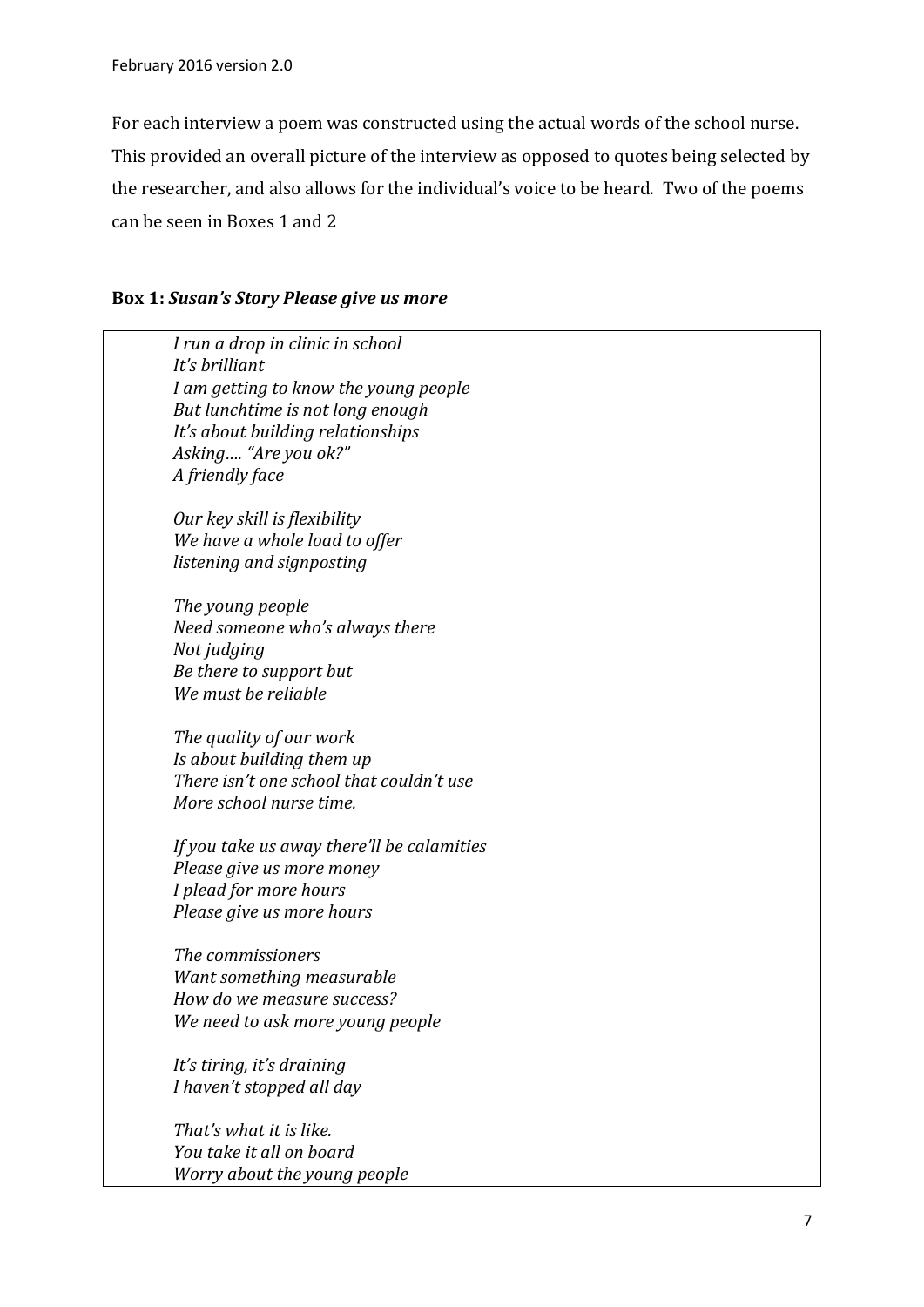*'Cos no one else does. I want to make a difference I can make a difference.*

#### **Box 2: Sophie's Story Who else?**

 *It took me a while to get used to this job It's very different from other nursing jobs Being that support mechanism Giving help to young people It's been a long time that she's been coming to see me Mum died when she was 9 years old Had to go and live with Dad and Step Mum Felt isolated, low, vulnerable She was depressed… not coping With anything It helped her to talk Most sessions she would cry Go over the same stuff again and again Wants to go and live with her sister, but she can't I feel desperately sorry for her There's no solution I don't know if I make anything better Just a shoulder to cry on, I just listen Who else would she go to? Who else can provide that support? It's about trust It's confidential You do worry who she is going to go to She leaves school in May I've done way more than I should have done Trying to …help her So she can stand on her own two feet and cope She's getting better Really getting better Everyone is individual The organisation doesn't respect that They think everyone should only have 6 weeks support Its rare things can be sorted in 6 weeks It's complex.*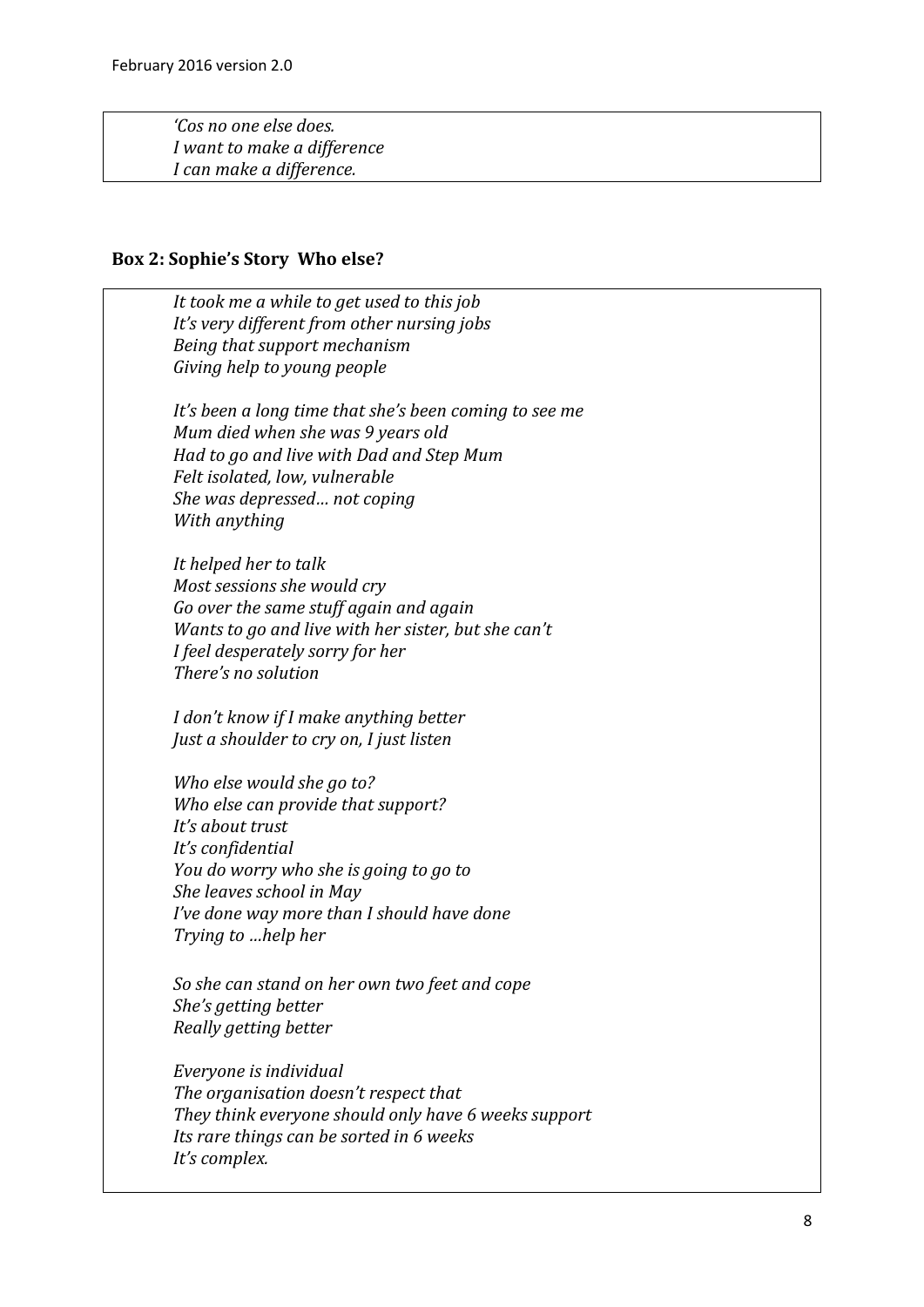*Who else would she go to? Who else can provide that support?*

Constructing the interviews as 'Poetic re-presentations', is a powerful way of voicing nurses' accounts of their own experience telling a story that others can imagine in a more personal way. It allows for engagement both emotionally and intellectually, and it is suggested that it depicts lived and embodied experiences more effectively than other forms of writing (Hanauer, 2010).

Once the stories were analysed individually, the analysis moved to Phase 2 of the model which asks *"what holds these stories together?"* Soja's (1996) work on spatial theory offered a way to explore the stories collectively. Employing this theory offers a useful, insightful and exciting approach adding a further layer to assist with analysis, interpretation and meaning identifying the different spaces in which school nurses operate in to provide support (see Table 1).

| <b>Type of space</b><br>(Soja's Typology,<br>1996)                              | <b>Identified Theme</b>                                                                                                                                                           |  |  |
|---------------------------------------------------------------------------------|-----------------------------------------------------------------------------------------------------------------------------------------------------------------------------------|--|--|
| Firstspace<br>(physical)                                                        | 1. The visibility of the school<br>nurse and the need to provide<br>regular and consistent support.                                                                               |  |  |
| Secondspace<br>(mental)                                                         | 2. Structure and agency within<br>context of practice.<br>3. Personal emotional investment.                                                                                       |  |  |
| Thirdspace<br>(Lived)                                                           | 4. The development of mutually<br>trusting relationships.<br>5. Role containment versus role<br>diffusion.<br>6. Being able to make a difference.<br>7. Political transformation. |  |  |
| Additional<br>space<br>identified from the<br>study<br>Fourthspace<br>(virtual) | 8. Use of technology                                                                                                                                                              |  |  |

**Table 1: The relationship between Soja's Typology and identified themes**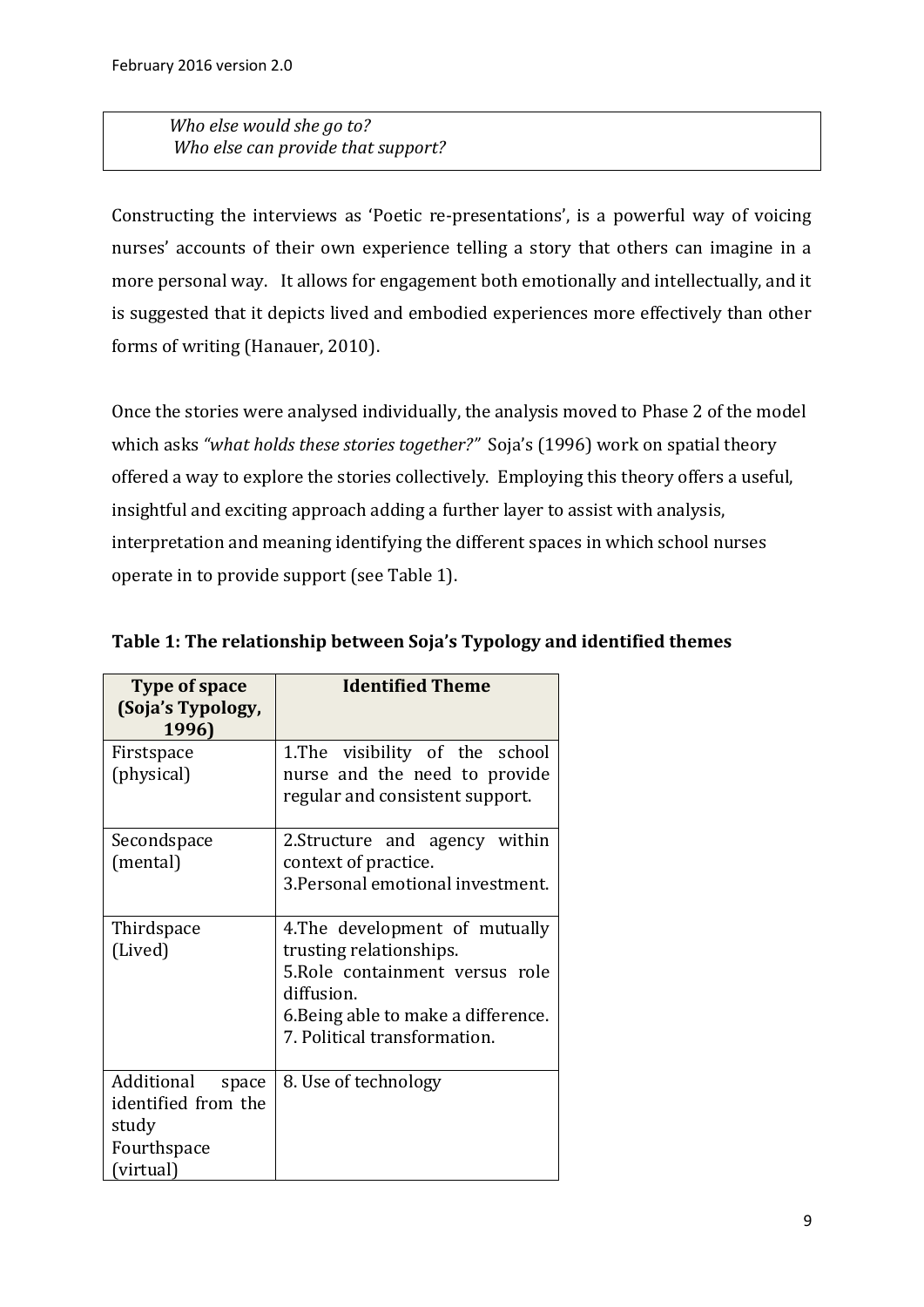#### **Collective Findings**

#### *Being visible and providing regular, consistent support*

The need to be more consistently visible was a recurring theme within all the stories. In order to provide support on a practical level, school nurses need to be physically visible to young people, so they know who to contact and how to access them.

*"It is so important to be in your schools and visible to them so they recognise you and say Hi Jo when they see me in school. That means a lot to me"* (Joanna).

Although support maybe a one off contact, the increasing complexities of young people's emotional health needs, suggest that support often needs to be provided consistently and regularly over a period of time (CAMHS, 2008; Pryjmachuk et al, 2011). However, as there are conflicting demands on their time, school nurses need to consider how they can maximise their potential in schools as the practicalities of providing support regularly can be challenging.

Once support was initiated, it was deemed important to provide it consistently, and to not let young people down because of other workload commitments.

*"It is important to be able to consistently work with young people. Problem is we end up having to let them down sometimes as we are called to a child protection conference and so have to go….. If you say I am going to see you next Thursday at 1pm that's what they expect"* (Joanna).

The importance of building trusting relationships was also highlighted. Laura's story recalled how it took a young teenage girl almost 12 months to tell her she had an eating disorder. Having a trusting and respectful relationship is a key aspect in the provision of support, and to the success in delivering key health promotion messages (Holmstrom et al, 2013).

Being visible was an issue that many highlighted as fundamental to whether young people accessed available support. Several school nurses discussed how they try to raise their visibility with the young people, including putting up posters, speaking at assemblies, working more collaboratively with teachers and other staff, being in the playground when parents fetched their children and walking around the school at lunchtime.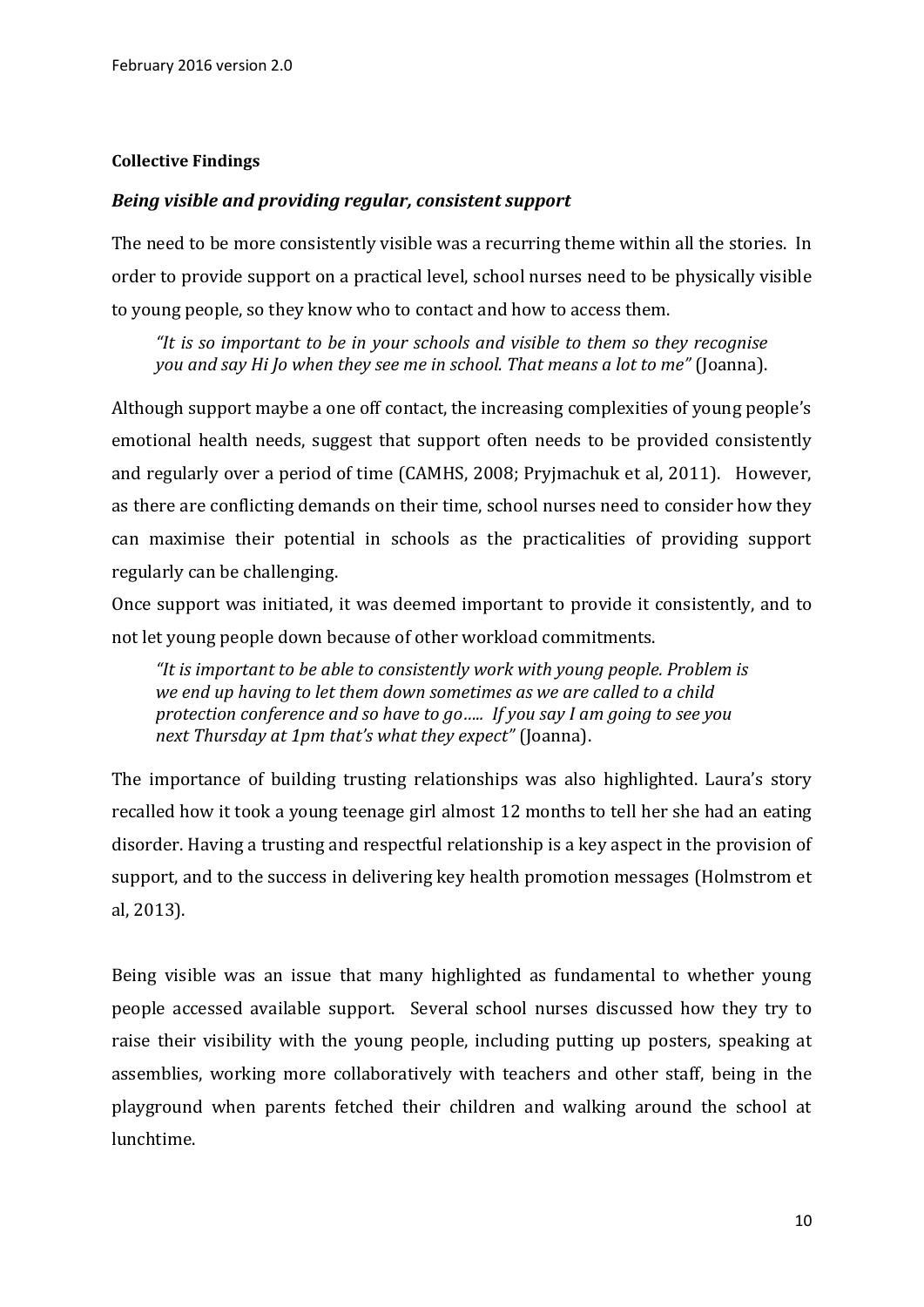*"It is so important to be in your schools and visible to them so they recognise you and say Hi Jo when they see me in school. That means a lot to me"* (Joanna).

The British Youth Council (BYC, 2011) identified that young people themselves also want school nurses to be more visible. In response to this some school nursing services are reverting back to wearing traditional nurses' uniforms to heighten their visibility and raise their profile (Sherwin, 2015).

### *Structure and agency*

Structure and agency are terms often used to describe the levels of power, autonomy and locus of control ascribed or experienced by an individual(s) within a particular situation in practice (Bourdieu, 2000). They are also terms associated with a sense of having a voice, which in this context relates to their collective identity as school nurses within the wider nursing and health community. A key feature within the stories related to beliefs about not being valued by other professionals leading to feelings of disempowerment and taking on additional roles.

Diane focused on how she tried to support parents with learning difficulties, who were struggling to cope with the demands of parenting and everyday family life.

*"This is not my job. I'm a School Nurse. I shouldn't be doing this but there was nobody else who was going to do it …..I felt frustrated"* (Diane).

Joanna indicated that she would like to be more proactive and extend her practice by collaborating with other agencies to raise her profile. However, she appears to face a dilemma:-

*"…you are afraid too because that will generate more work and we won't be able to cope….We just can't cope with the number of referrals"* (Joanna*).* 

## *Personal emotional investment*

Personal emotional investment was a common theme to emerge from the stories. Some spoke about how they worry about the vulnerable young people they support emotionally, and that they often take these worries home with them. It would appear that it is difficult at times for school nurses to be able to detach their own emotions from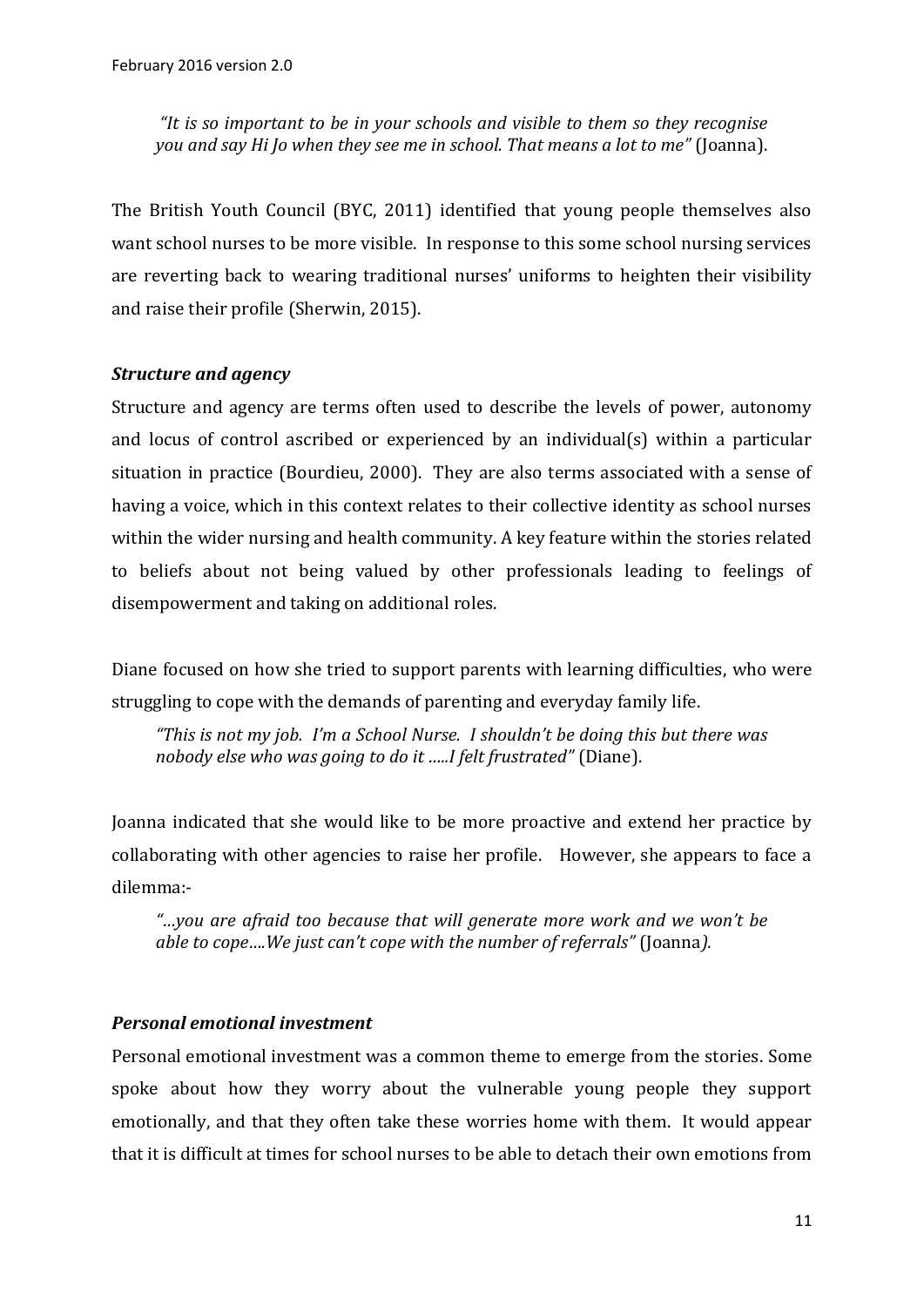some of the complex situations. This can be seen in the poetic representations presented earlier which bear a powerful witness to this difficulty.

Jackie and Daniella for example, share how they worry about the current difficulties that some young people face daily.

"..*sometimes she's that distressed that I get upset. She doesn't see I get upset but I do get upset. I feel like there's nothing anybody can do to help her*" (Jackie).

*"You go home and you hope they're alright and you worry about them and it can be quite difficult" (*Daniella).

Empathetic caring and feeling within nursing involves emotional and mental effort, in looking after and supporting others (DH/NHS Commissioning Board, 2012). Diane described how a family were *"pretty much always on my mind and often on my mind even when I wasn't at work".* At times the emotional investment and labour of nursing can be a sorrowful experience (James, 1993). A variety of terms were used to describe this emotional labour such as: - "…*you just keep going…*" (Daniella), "…*it was a real emotional cost …to work with such a vulnerable family*…"(Diane). Bolton (2000) suggests that is the emotional involvement with their patients/clients that caused nurses most anxiety, yet paradoxically it is also this that gives them the greatest job satisfaction. Coping with the emotional demands of the role was also acknowledged as being important. Several spoke of how they sought out collegial support to help them cope, some of which was informal as well as that which is formally offered by the organisation but they required more especially as newly qualified school nurses.

### *Role containment versus role diffusion*

The majority of school nurses spoke of a tension in what they could potentially provide as a service and what they were actually able to provide. They felt frustrated that they were 'contained' by restrictions on their role (role containment) and at times they felt this compromised the level of care and support they were able to offer. Yet conversely at policy level, there is a drive to diffuse the school nurse role yet further into more areas of practice for example, supporting 16-19 year olds (DH/DCSF, 2009). There is an expanding need for the school nurse to support the emotional health of young people and this appears to be leading some nurses to provide additional support. This can be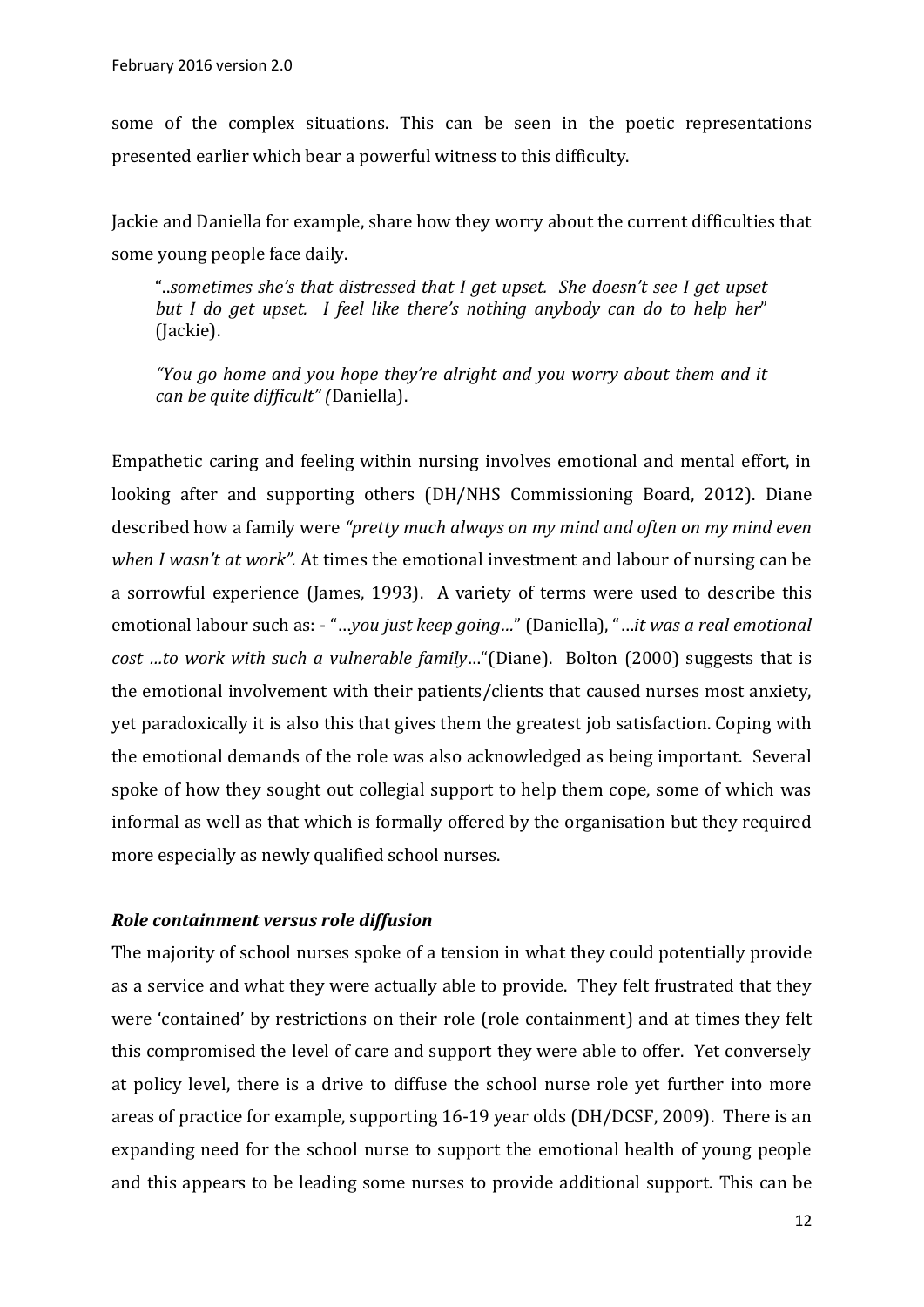described as '*role diffusion'* i.e. spreading in many directions. As a result, to outsiders, school nurses' work can appear muddled and undefined i.e. "*the swampy lowlands"* of professional practice as identified by Schon (1991). Hence '*role diffusion'* may be a positive characteristic of practice, but one that may not always be congruent with the objectives of the organisation and commissioners.

#### *Making a difference*

School nurses told of how they feel they '*make a difference'* by supporting individual young people to help them transform and cope with situations. Making a difference can be intangible, yet helping to make life better for someone and witnessing positive change is very rewarding, and it is why they do what they do (Hudacek, 2004). Laura told a story of how she has supported a 12 year old boy being bullied because of being overweight.

*" School were saying, he's just so different now , he's walking along confidently and he's laughing and he's not upset..., which is what I like about school nursing it is about making a difference and it is thinking outside the box"* (Laura).

The stories also uncovered that school nurses felt they needed to be more politically active to influence shape services to help meet their population's needs. However, being such a small workforce hindered this. Working at a strategic level can be 'risky' as it can involve speaking out and acting as an advocate for those who are vulnerable. Within this theme school nurses allude to the extent of their freedom (mitigating risk) or perceived lack of it. Yet as qualified school nurses they have a responsibility to work at a more strategic level providing clear leadership to lower band grades within the team to bring about political transformation (NMC, 2004). Therefore School nurses need to decide whether to embrace their role and act as leaders, proactively accepting the challenges that lie before them, or to passively accept their current position. It may be that they require more support themselves after qualifying to assist them to transform into specialist practitioners and leaders.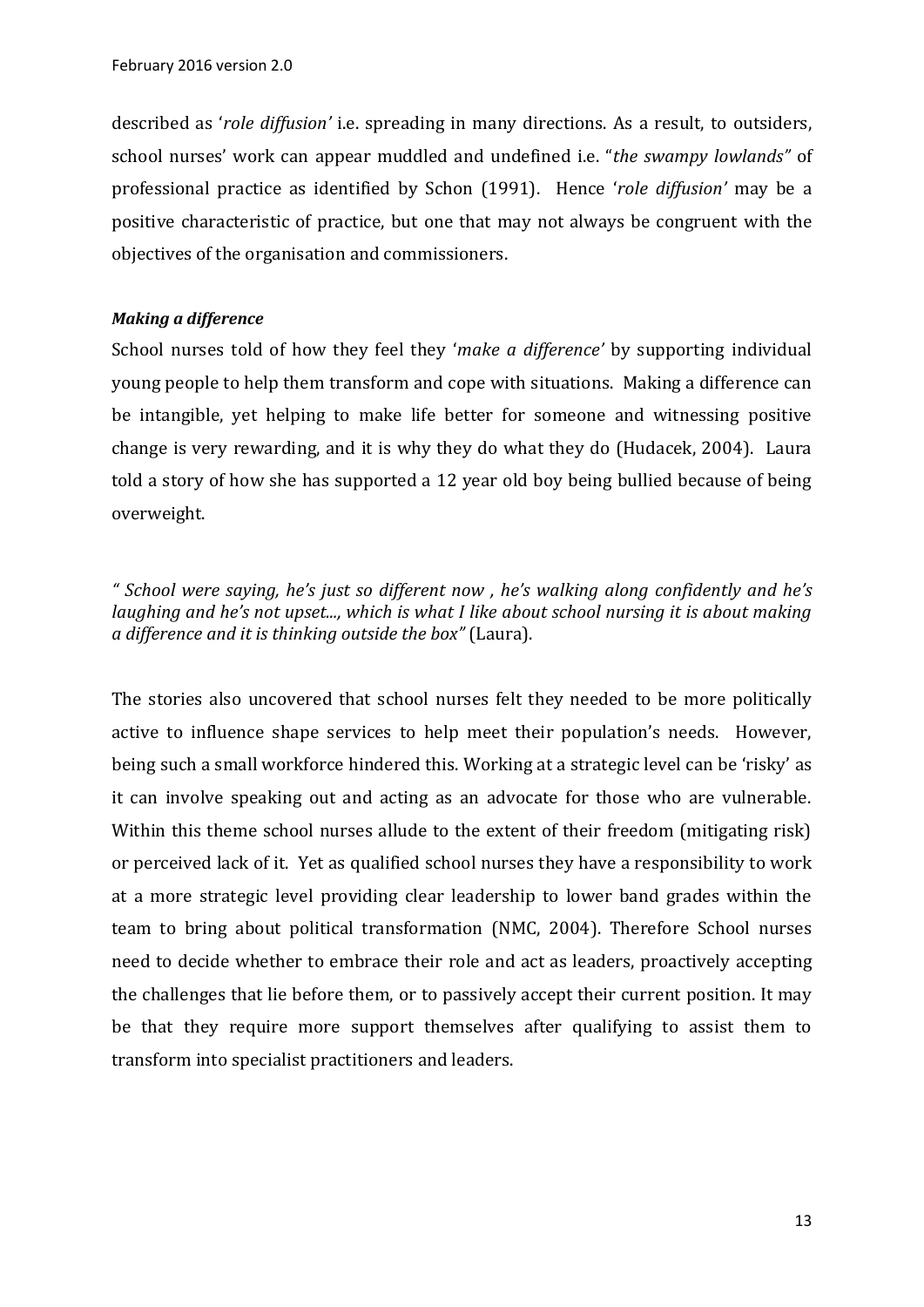### *Virtual Space*

It is suggested that school nurses also now operate in and provide support using an additional space to that proposed by Soja (1996) (see Table 1). Virtual space such as using SMART mobile phone technology and the internet are now a means of communicating with and supporting young people.

*"She has got my work mobile phone number so she knows she can text me if she's struggling"* (Caroline).

Technology is now being used to gather young people's views about school nursing services, and this a more objective and confidential way of collecting feedback.

*"…it's easier in a way if you're in front of a screen to say what you genuinely think cos I think sometimes that the young people would may be say what they think we want to them to say when we really want them to be honest"* (Susan).

Following analysis of the data, Soja's ideas and collective themes were then combined and portrayed as a visual representation to demonstrate how school nurses provide support (see Figure.2)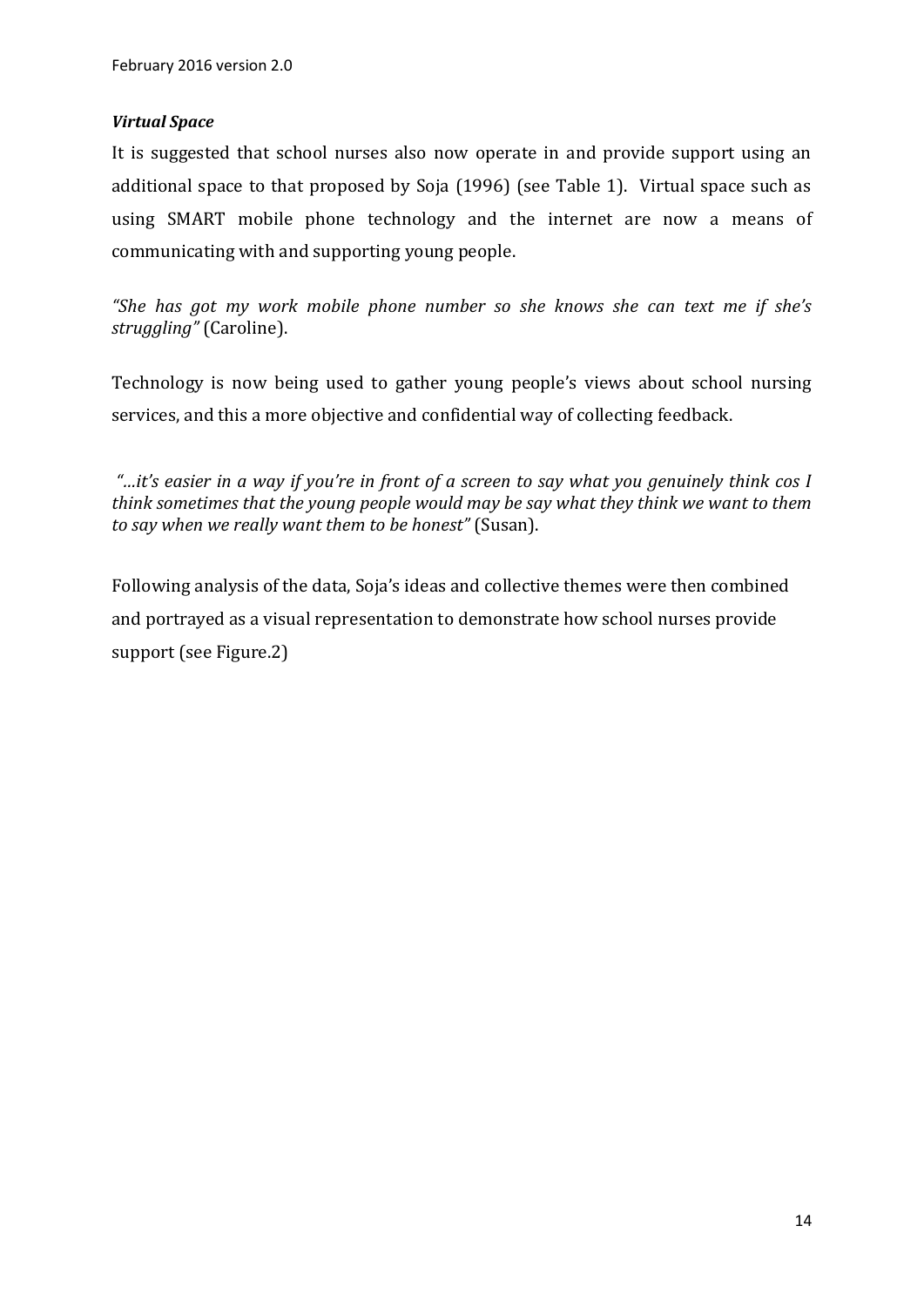



### **Conclusion**

The aim of this study was to explore how school nurses provide emotional support to children and young people. The findings highlight that although school nurses feel they have suffered from a lack of investment, they play a significant role in supporting young people. The difference they can make in helping young people cope is clearly displayed in the stories they tell. Story telling can aid the development of personal resilience and is recognised as having therapeutic benefits for practitioners (East et al, 2010). The school nurses found telling their stories to be a cathartic experience which speaks to their own need for support and resilience in dealing with highly emotional and complex situations. They recognised that involvement in the study gave them space to reflect and reconceptualise what they do subconsciously on a daily basis. However, school nurses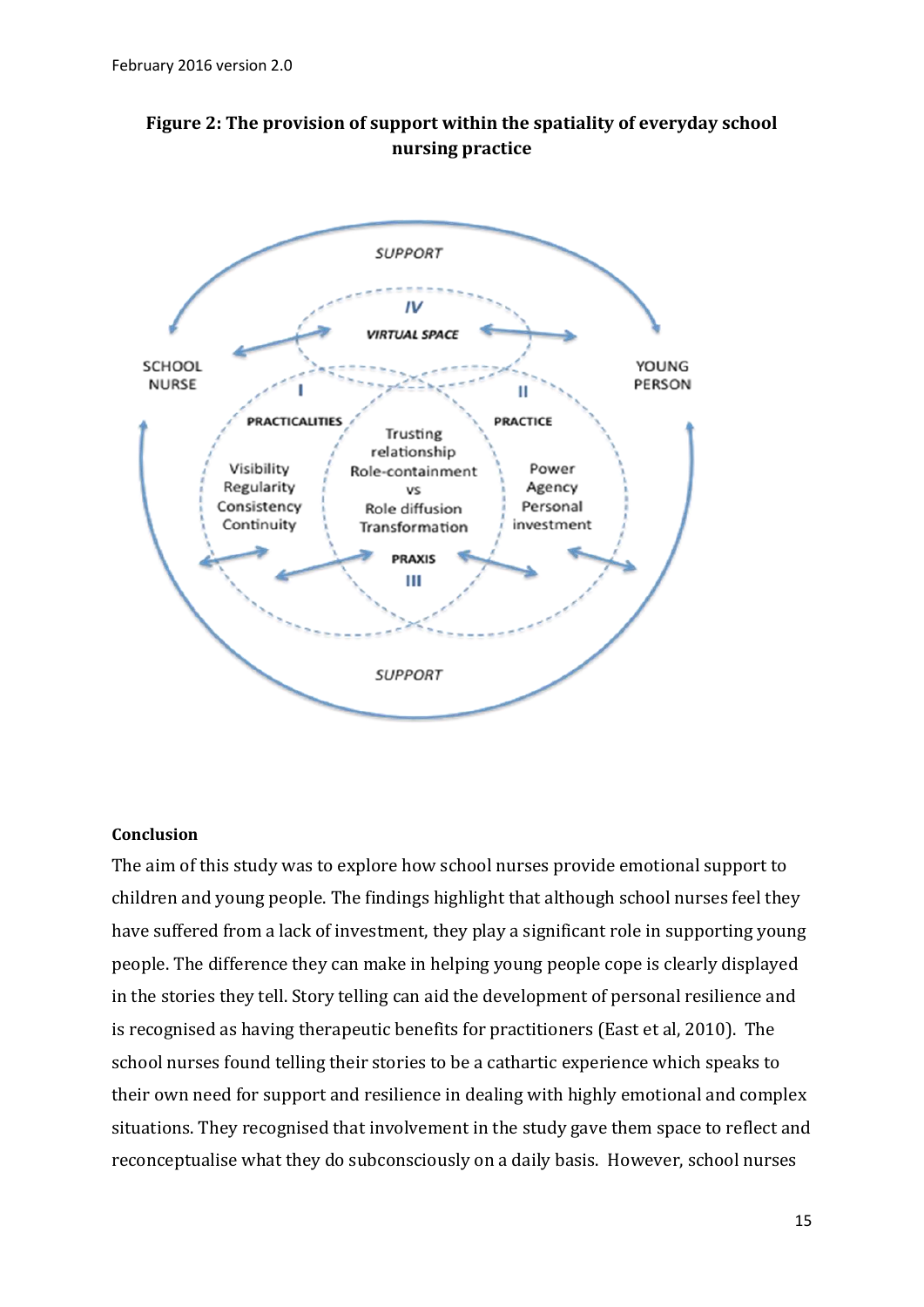as a community of practice must imagine their self-belief. This is fundamental to the progression of the profession in terms of influencing commissioning and in the development of future services. To help achieve this school nursing requires further evidence based research (which should also involve service users), clear leadership, firm commitment and the courage to move forward.

## **Key Points**

- One in ten children and young people within the UK experience a mental health problem.
- School nurses make an important difference by providing emotional support to children and young people to help them cope with everyday life.
- A reduced workforce capacity and a relatively invisible service can impact upon the amount of support offered.
- Gathering stories is a useful way of collecting rich and meaningful research data. It can aid the development of personal resilience as well as have a therapeutic benefit for the practitioner.
- Using poetic re-presentations can be a valuable way for practitioners to reflect and enhance their practice.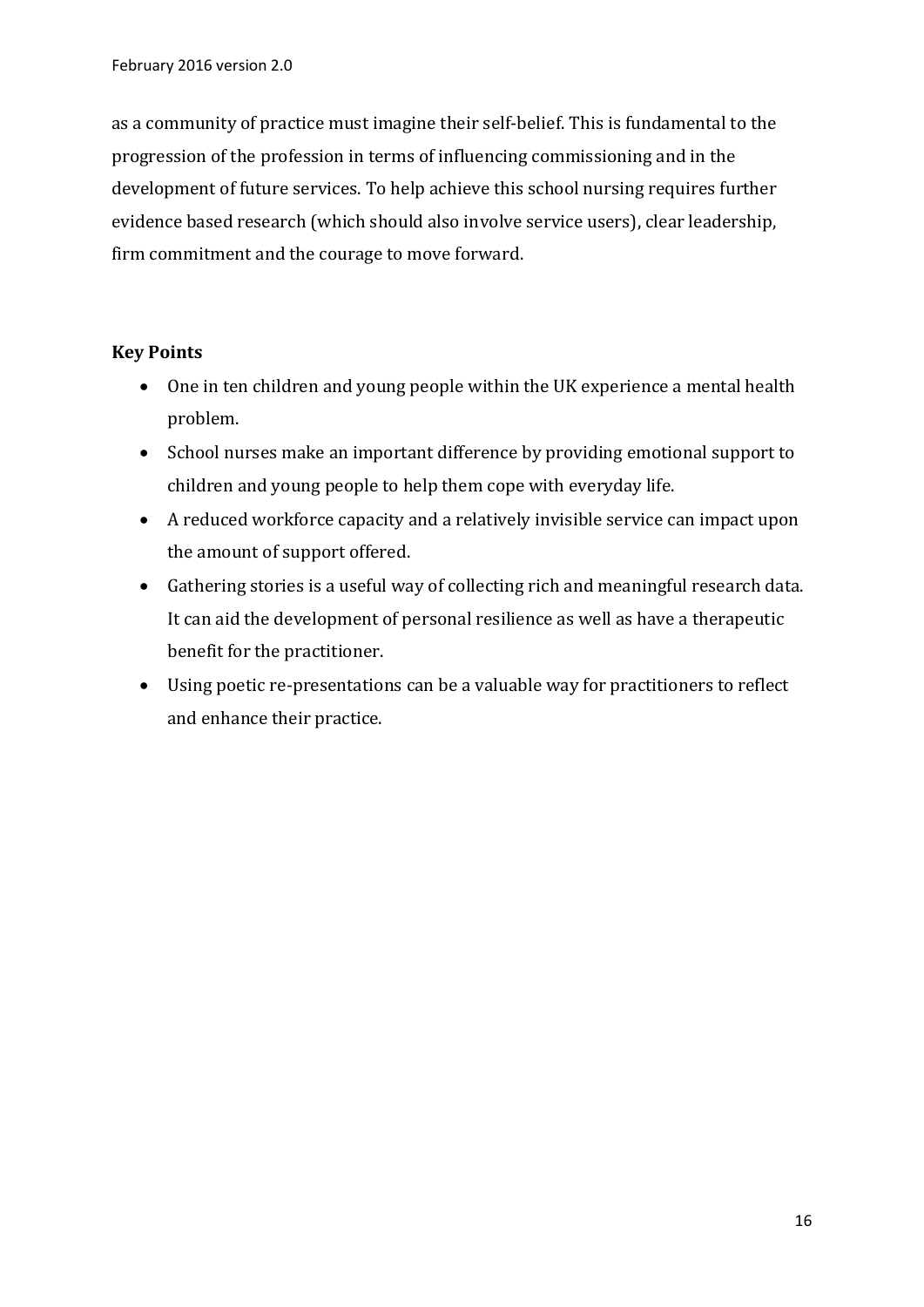# **References**

Bold, C. (2012) *Using narrative in research*. London: Sage Publications.

Bolton, S. C. (2000) Who cares? Offering emotion work as a gift in the nursing labour process. *Journal of Advanced Nursing*, **32** (3), pp. 580-586.

Bourdieu, P. (2000) *Outline of a theory of practice.* Cambridge: Cambridge University Press.

British Youth Council [BYC](2011*) Our school nurse. Young people's views on the role of the school nurse.* London: British Youth Council.[online] [Accessed 18/7/13] Available at [www.byc.org.uk](http://www.byc.org.uk/)

Bryman, A. (2008) *Social Research Methods.* 3rd ed. Oxford: Oxford University Press.

Child and Adolescent Mental Health Services [CAMHS] (2008*) Children and young people in mind: The final report of the national CAMHS Review.* London: Department for Children, Schools and Families.

Chase, E, . Chalmers, H., Warwick, I., Thomas, F., Hollingworth, K. and Aggleton, P. (2010) *Promoting the health of children and young people through schools: The role of the nurse*. London: Thomas Corum Unit.

Department of Health and Department of Children, Schools and Families (2009) *Healthy Child Programme 5- 19 years*. London: Department of Health

Department of Health (2011) *No health without mental health*. London: Department of Health.

Department of Health (2012*) Getting it right for children, young people and families. Maximising the contribution of the school nursing team: Vision and call to action.* London: Department of Health.

Department of Health/NHS Commissioning Board (2012) *Compassion in practice: Nursing, Midwifery and Care Staff our vision and strategy*. London: Department of Health.

East, L., Jackson, D., O'Brien, L. and Peters, K. (2010) Story telling: an approach that can help to develop resilience. *Nurse Researcher,* **17**(3), pp. 17-25.

Haddad, M. Butler, G., and Tylee, A. (2010) School nurses' involvement, attitudes and training needs for mental health work. *Journal of Advanced Nursing,* **66**(11), pp. 2471- 2480

Hanauer, D. (2010) *Poetry as research: Exploring second language poetry writing*. USA: John Benjamin Publishing.

HM Government (2013) *Working together to safeguard children: A guide to interagency working to safeguard and protect welfare of children*. London: HM Government.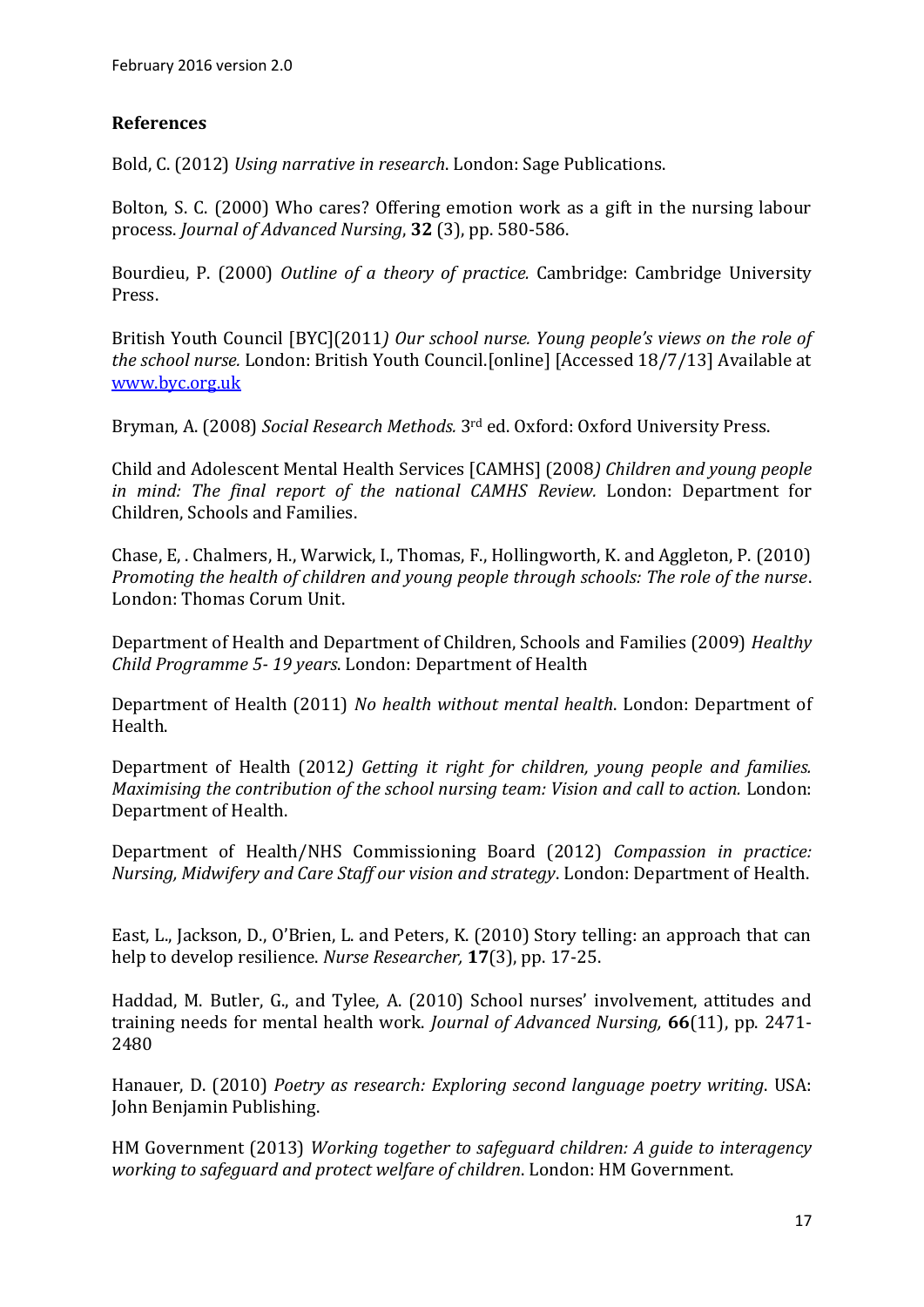Holloway, I. and Wheeler, S. (2002) *Qualitative Research in Nursing*. 2nd ed. Oxford: Blackwell Publishing.

Holmstrom, M.R., Asplund, K. and Kristiansen, L. (2013) Promoting a relationship based health practice: A challenge for school nurses. *British Journal of School Nursing,* **8**(1), pp. 30-38.

Hudacek, S.S. (2004) *Making a difference: Stories from the point of care. Volume 2.*  Indianapolis: Sigma Theta Tau International.

James, N. (1993) Divisions of emotional labour. *in* Fineman, S. (ed*) Emotion in organisations*. London: Sage Publications, pp. 259-269.

Kendal, S., Keeley, P. and Callery, P. (2011) Young people's preferences for emotional wellbeing support in high school: A focus group study*. Journal of Child and Adolescent Psychiatric Nursing,* **24**(4), pp. 245-253.

Membridge, H., McFadyen, J. and Atkinson, J. (2015) The challenge of meeting children's mental health needs. *British Journal of School Nursing*, **10** (1), pp. 19-25

McCance, T. V. McKenna, H. P. and Boore, J. R. P. (2001) Exploring caring using narrative methodology: an analysis of approach. *Journal of Advanced Nursing,* **33**(3), pp. 350-356.

Nursing and Midwifery Council (2004) *Standards of Proficiency for Specialist Community Public Health Nurses.* London: NMC

Palfey, J., Tonniges, T., Green, M. and Richmond, J. (2005) Introduction: Addressing the millennial morbidity- The context of community pediatrics. *Pediatrics*, **115**(3), pp. 1121-1123.

Pryjmachuk,S., Graham, T., Haddad, M. and Tylee, A. (2011) School nurses' perspectives on managing mental health problems in children and young people. *Journal of Clinical Nursing*, **21**(5), pp. 850-859.

Raingruber, B. (2004) Using poetry to discover and share significant meanings in child and adolescent mental health nursing. *Journal of Child and Adolescent Psychiatric Nursing,* **17**(1), pp. 13-20.

Richardson, L. and St. Pierre, E. (2005) Writing a method of inquiry. *in* Denzin, N.K and Lincoln, Y.S (eds) *Handbook of qualitative research*. 3rd ed. California: Sage, pp.954-978.

Savin-Baden, M. (2004) Achieving reflexivity: Moving researchers from analysis to interpretation in collaborative inquiry. *Journal of Social Work Practice*, **18**(3), pp. 365- 378.

Schon, D. (1991) *The Reflective Practitioner: How professionals think in actio*n. Hants: Arena Ashgate.

Sherwin, S. (2015) To wear or not to wear? That is the question: Should school nurses wear uniform? *British Journal of School Nursing*, 10(3) pp.148-149.